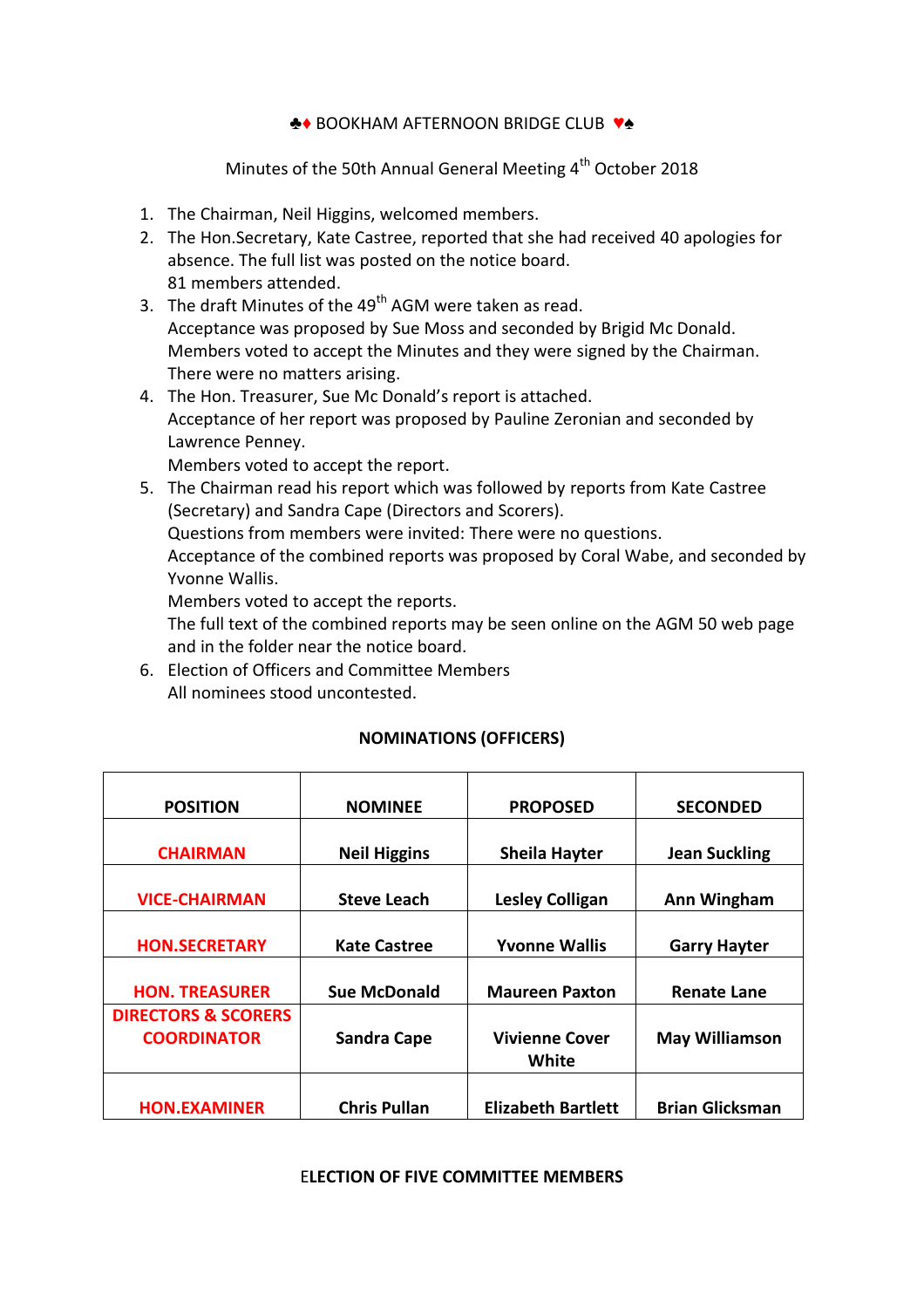| <b>NOMINEE</b>           | <b>PROPOSED</b>         | <b>SECONDED</b>         |
|--------------------------|-------------------------|-------------------------|
| <b>MARYLIN CLARKE</b>    | <b>Veronica Lawton</b>  | <b>Jill Pattison</b>    |
| <b>KATH GREEN</b>        | <b>Sue Moss</b>         | <b>Bill Archer</b>      |
| <b>ALICE HARPER</b>      | <b>Michael Light</b>    | <b>Hilda Gardiner</b>   |
| <b>JULIE KAMIENIECKA</b> | <b>Ruth Tribick</b>     | <b>Dorothy Steinart</b> |
| <b>CAROL NEWTON</b>      | <b>Shelagh Mitchell</b> | <b>Ruth Tribick</b>     |

Neil asked the permission of members to proceed with the election and re-election of the Committee taking as read the proposed and seconded ten nominations which had been posted on the notice board.

This request was proposed by Trevor Gaskell and seconded by Margaret Lawson and accepted by the membership.

Nominees to all positions were therefore elected/re-elected.

Before stepping down Anneke Prior read the following statement:

"Good morning.

Before I leave the committee, now is my opportunity to say something about this wonderful, well run club.

I don't understand why some members have to complain about trifling matters. Neil, Kate, Sandra and many others run this club like clockwork. No wonder we have so many people waiting to join. Members tend to forget that an awful lot of time and effort has been put towards it.

Please, members, get your act together and be grateful for what we have got. Thank you for listening."

Retiring committee members, Miranda Moore and Anneke Prior stepped down. New committee member Marilyn Clarke took her place on the stage. Kath Green had sent her apologies for absence as she was on holiday.

- 7. Election of Hon. Examiner Chris Pullan had kindly agreed to serve for a further year and was unanimously reelected.
- 8. Presentations:

The trophies were presented by the Chairman, Neil Higgins.

**The Anniversary Plate** for the highest individual score was awarded to **Chris Pullan;**  unfortunately Chris was unable to be present to receive his trophy and had sent his apologies. Neil remarked on the remarkable fact that Chris had played 40 times with 10 different partners. Chris will receive his trophy when he next attends.

**The Queen's Jubilee Cup** for best pairs was awarded to **Penny Webster-Smith and Sandra Cape**. Sandra accepted the trophy on their behalf as Penny was unable to be present.